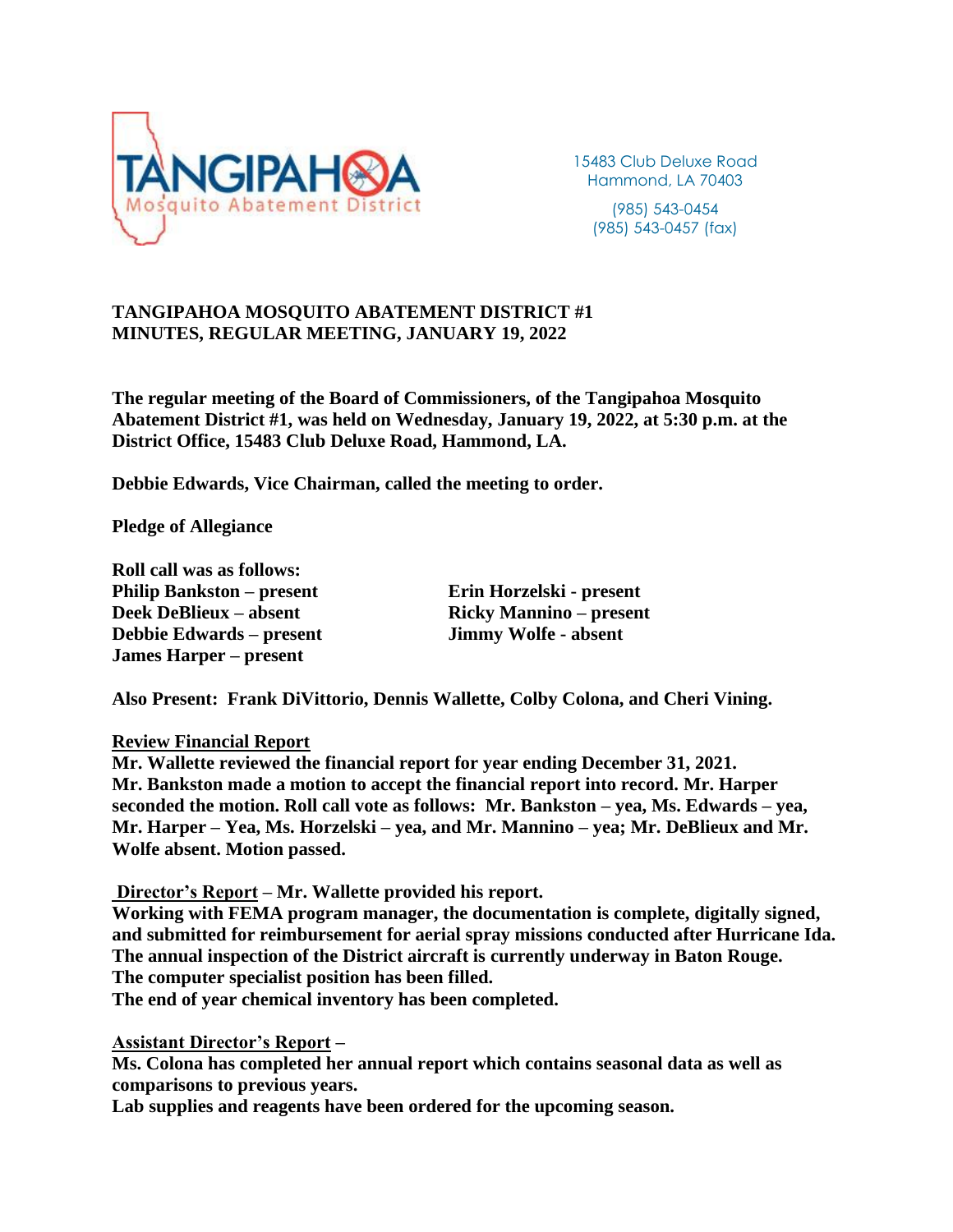# **TANGIPAHOA MOSQUITO ABATEMENT DISTRICT #1 MINUTES, REGULAR MEETING, JANUARY 19, 2022**

**Ms. Colona has been preparing for two presentations that she will be giving at the American Mosquito Control Association Annual Meeting at the beginning of March.**

### **Approve Declaring of Surplus Inventory**

**Upon our return to work after Hurricane Ida, the lab freezer was not working. After assessment, the freezer cannot be repaired. Mr. Wallette requested to declare the freezer as surplus because by state law for government entities, we cannot just throw it away, although it cannot be repaired.**

**Mr. Mannino made a motion to declare the freezer as surplus. Ms. Horzelski seconded the motion. Roll call vote as follows: Mr. Bankston – yea, Ms. Edwards – yea, Mr. Harper – Yea, Ms. Horzelski – yea, and Mr. Mannino – yea; Mr. DeBlieux and Mr. Wolfe absent. Motion passed.**

### **Authorize Director to auction surplus inventory on GovDeals.com**

**Mr. Mannino made a motion to authorize Mr. Wallette to auction the surplus inventory on GovDeals.com. Mr. Bankston seconded the motion. Roll call vote as follows: Mr. Bankston – yea, Ms. Edwards – yea, Mr. Harper – Yea, Ms. Horzelski – yea, and Mr. Mannino – yea; Mr. DeBlieux and Mr. Wolfe absent. Motion passed.**

### **Approve the purchase of a replacement vehicle**

**Mr. Bankston made a motion to approve the purchase of a vehicle to replacement MC41 that was involved in a no-fault accident in November 2021. Ms. Horzelski seconded the motion. Roll call vote as follows: Mr. Bankston – yea, Ms. Edwards – yea, Mr. Harper – Yea, Ms. Horzelski – yea, and Mr. Mannino – yea; Mr. DeBlieux and Mr. Wolfe absent. Motion passed.**

### **Approve the purchase of an Unmanned Aerial Vehicle System**

**Mr. Mannino made a motion to approve the purchase of an UAV system for use in mosquito control operations with a projected cost of approximately \$46,000. Mr. Harper seconded the motion. Roll call vote as follows: Mr. Bankston – yea, Ms. Edwards – yea, Mr. Harper – Yea, Ms. Horzelski – yea, and Mr. Mannino – yea; Mr. DeBlieux and Mr. Wolfe absent. Motion passed.**

#### **Hangar discussion**

**The Commissioners asked Mr. Wallette to obtain additional specific information along with the costs to present at the next meeting.**

**Salary Survey Discussion Tabled until the next meeting.**